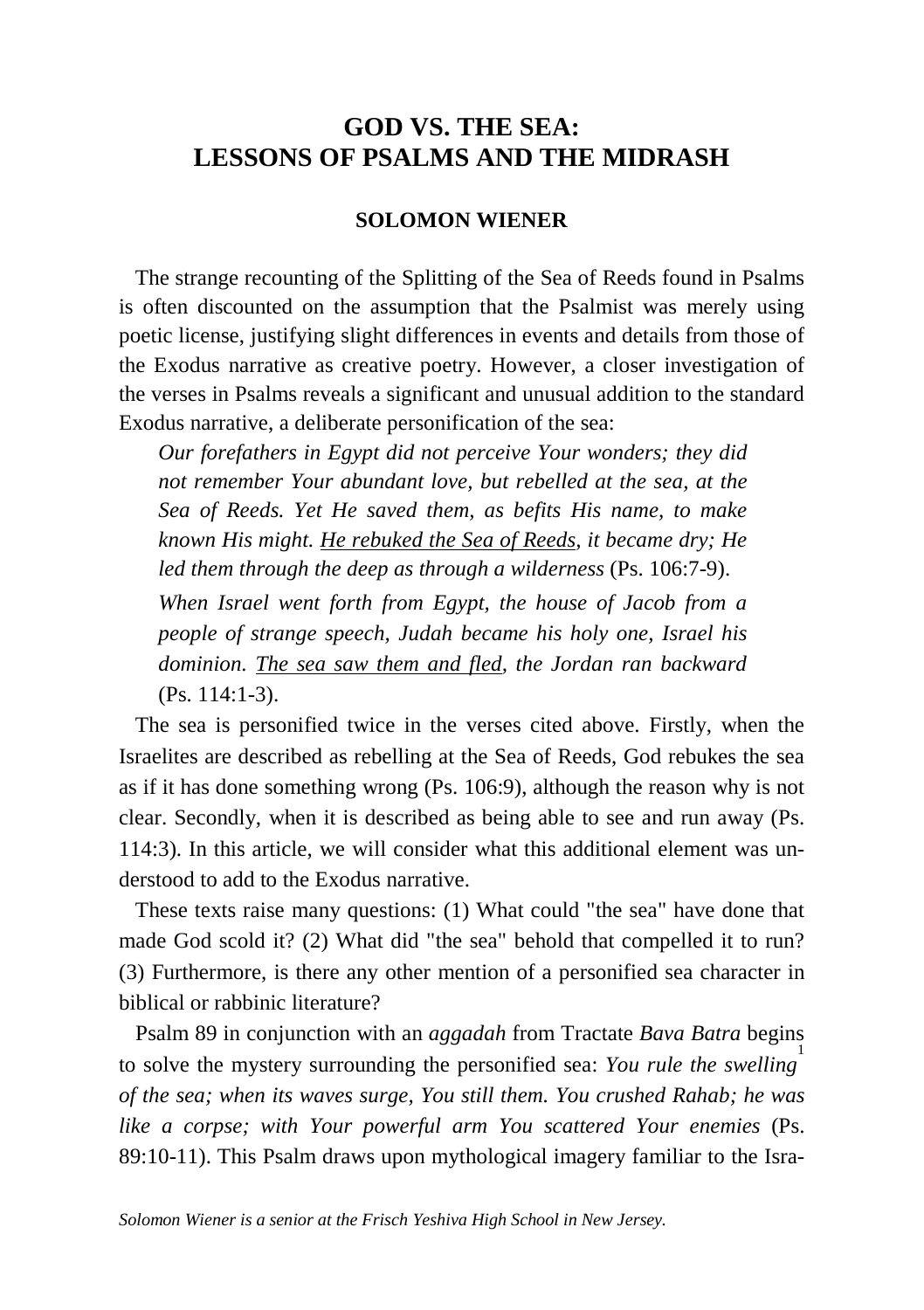elites of the time, the fight between the warrior god Marduk and the ocean goddess Tiamat in the Babylonian creation epic *Enuma Elish*, and stresses the idea of God's dominance over the sea (and over His enemies). Verse 11 of Psalm 89 introduces a mysterious character, Rahab. An *aggadah* in the Talmud clarifies the rabbinic view as to who Rahab is:

R. Judah in the name of Rav further said: At the time when the Holy One, blessed be He, desired to create the world, He said to the angel of the sea: 3 'Open your mouth and swallow all the waters of the world.' He [the angel] said to Him: 'Lord of the Universe, it is enough that I remain with my own.' Thereupon, He struck him with His foot and killed him; for it is written: *By His power He stilled the sea; by His skill He struck down Rahab* (Job 26:12). R. Isaac said: From this it may be inferred that the name of the angel of the sea was Rahab (TB *Bava Batra* 74b).

 While this *aggadah* specifies the identity of the personified sea character, it does not address the question regarding its actions in Psalms 106 and 114. Still unclear is what the angel of the sea could have done to provoke God enough to scold it, and what the sea witnessed that compelled it to run away. The third question, however, demands refinement. The figure known as Rahab in the Bible,<sup>4</sup> whom the Sages understood to be the mighty angel of the sea, lacks characterization. We still know nothing about the nature and motives of that figure in Psalms. A study of various *midrashim* involving the stories found in Exodus and Psalms clears up the ambiguity in Psalms.

 When writing the *midrashim* that relate to the Splitting of the Sea, the Sages reconciled two seemingly different versions of one story to demonstrate a harmonious fluidity in the Tanakh. In so doing, they elucidated the mythological aspect of the personified wayward sea to create a richer Splitting of the Sea narrative.

The first two *midrashim* that we will examine expound verses in Exodus:

When Moses stood at the sea and ordered it to part in the holy name of God, the sea refused; Moses showed the sea his rod, but it still refused. Only when God Himself appeared [to it], *the sea saw and fled* (Ps. 114:3). Said Moses, "I ordered you to part in the name of God and you refused; I showed you my rod and you refused. *What alarms you, O sea, that you now flee* (Ps. 114:5)?"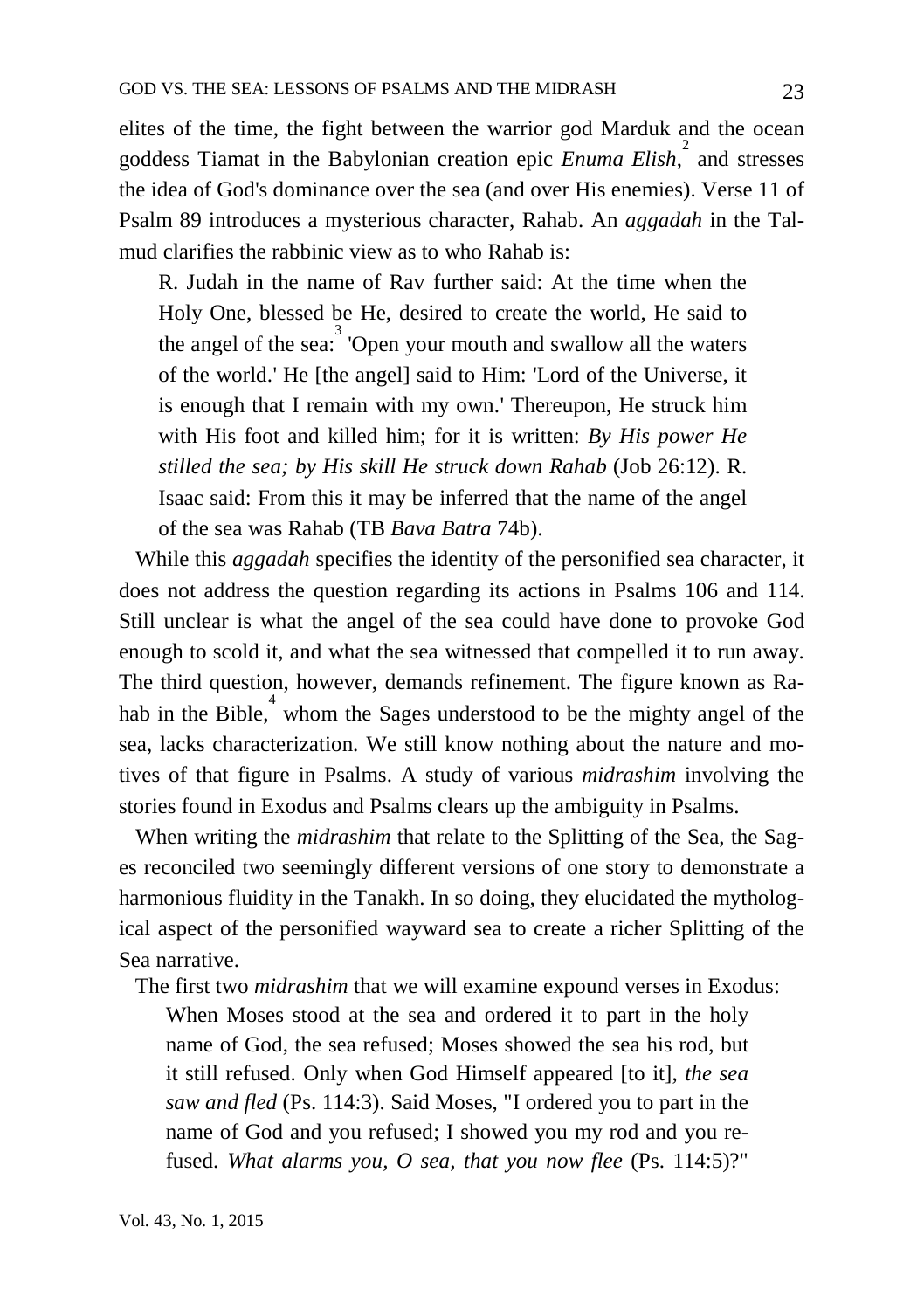The sea replied: "I flee not from you, O son of Amram, rather *at the presence of the Lord, Creator of the earth (Ps. 114:7)"* (*Mekhilta de-Rabbi Shim′on bar Yohai* 14:21).

 Moses immediately hearkened to God and went to divide the sea, but the sea refused to comply, exclaiming, "Shall I split at your behest? Am I not greater than you, since I was created on the third day and you on the sixth?" When Moses heard this, he went and informed God, "The sea refuses to part" (*Exodus Rabbah*  $21:6$ ).

 *Mekhilta de-Rabbi Shim′on bar Yohai* reconciles the texts in Psalms and Exodus while incorporating direct quotations from Psalm 114 and a close reading of Exodus 14:16 and 14:21, thus explaining that God's original plan was for Moses to split the sea on his own and that His intervention when the time came was an impromptu measure. By personifying the rebellious sea, this *midrash* shows how both texts complement each other to form a greater narrative of the story. It also addresses the question of what the sea was fleeing from, suggesting that the sea character beheld the presence of God and ran away out of fear.

 *Exodus Rabbah* 21:6 also endeavors to reconcile the two different texts while creating a more complete story, but its means to achieve that goal are different. Both *midrashim* explain that Moses was originally instructed to split the sea on his own. Moses consulted God after the sea refused to split, and God assisted Moses with parting the sea.<sup>5</sup> *Exodus Rabbah* augments the characterization of the sea, informing us that the sea considered himself greater and more venerable than humankind, since he was created before man. Here, the sea behaves in a haughty manner, obstinately disobeying Moses' representation of God's authority when he displays his rod in conjunction with a request for the sea to part.

 Together, these *midrashim* answer two of the three questions directly: *Mekhilta de-Rabbi Shim′on bar Yohai* explains that the frightened sea ran away from God's presence, while *Exodus Rabbah* characterizes the sea as an arrogant individual who believed he was above mankind. In fact, it might even be argued

that the sea thought Moses and his people should worship him as some form of deity.<sup>6</sup> Either way, God did not approve the actions of the sea character.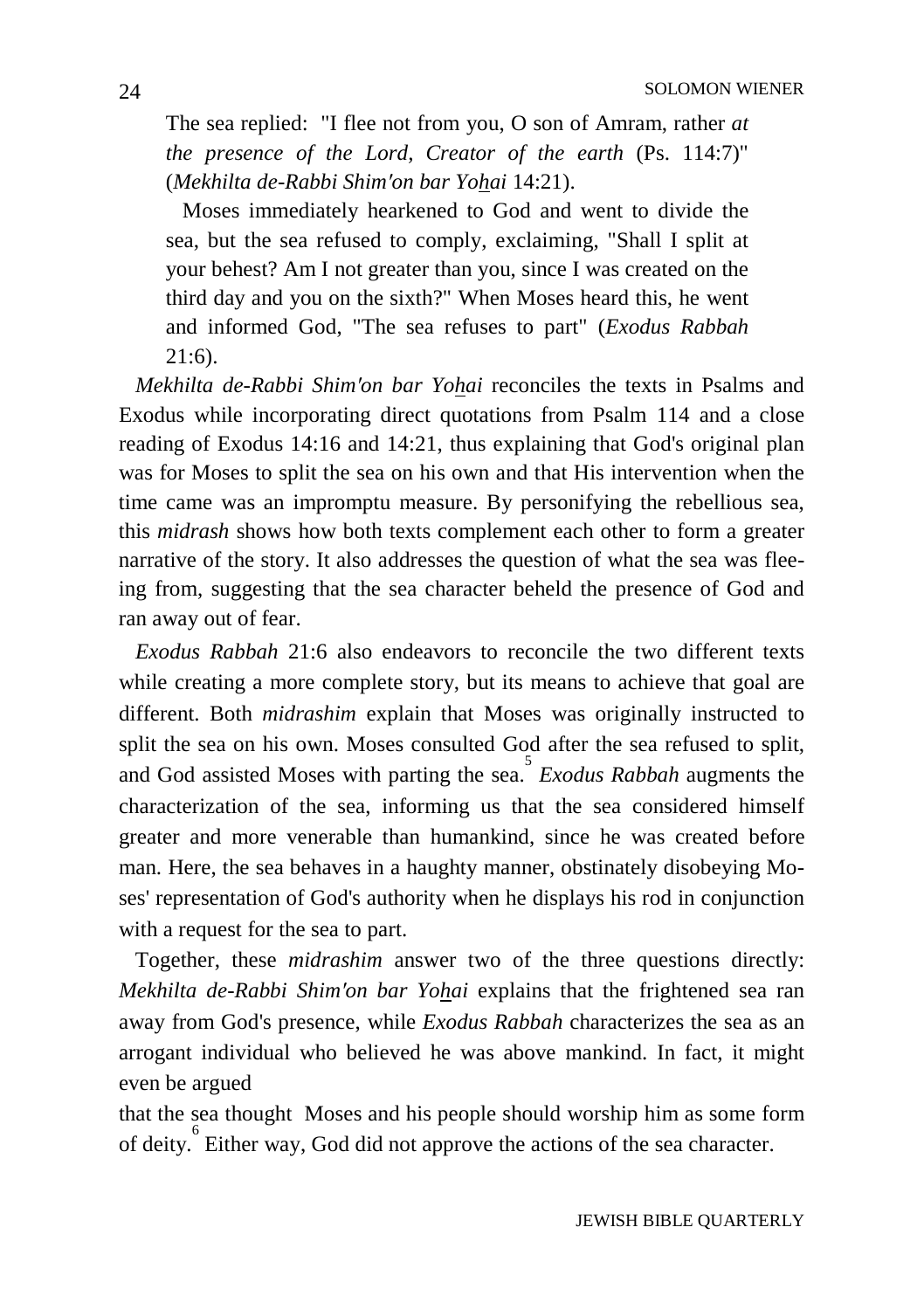Another set of *midrashim* take verses from Psalms rather than Exodus as their starting point:

*They rebelled at the sea, at the Sea of Reeds* (Ps. 106:7). "At the sea," i.e., while still on the seashore; "at the Sea of Reeds" is meant literally: when they were in the sea. At that moment the Angel of the  $\int_0^7$  became enraged and wished to overwhelm them with his flood, but [God] reprimanded him and dried him up. Thus Scripture says, *He rebukes the sea and dries it up* (Nahum 1:4); *He rebuked the Sea of Reeds; it became dry* (Ps. 106:9) (*Exodus Rabbah* 24:1).

 The sea was unwilling to be parted, since the Israelites were acting rebelliously. It protested: "They act rebelliously, and I should part?" But the Holy One, blessed be He, reproved it, as Scripture says, *He rebuked the Sea of Reeds; it became dry* (Ps. 106:9) (*Midrash Tehillim* 114:3).

 Like the others, these *midrashim* reconcile the two different texts of Psalms and Exodus using mythological motifs, a personified sea, to create a more complete story. They directly address what the sea did that caused God to reprove it. The sea was rebuked for proactively disobeying Moses', and indirectly God's, request for it to split, despite the sea's positive aim of defending God and mediating justice. While the first two *midrashim* we examined were primarily concerned with the sea's disobedient refusal to part, these focus on the wrongdoing of the Israelites during the Splitting of the Sea.

 A notable feature of *Exodus Rabbah* 24:1 is its conclusion that the Israelites were indeed rebelling against God while He was in the midst of bringing about their miraculous salvation. Adding an alternative characterization, this *midrash* infers that the sea only tried to annihilate the Israelites out of zealousness for  $God - in sharp contrast to the sea character's motives in the two$ *midrashim* previously quoted. *Midrash Tehillim* reinforces the notion that the sea character thought of God before itself, and was well aware of its role in the world as a divine messenger.

 From our reconciliation of the verses in Psalms with the Exodus narrative it emerges that the sea was scolded in Psalm 106 for disobeying the request of Moses and God to part (and in one case for trying to destroy the Israelites), while in Psalm 114 it is God's wrath that causes the sea to flee.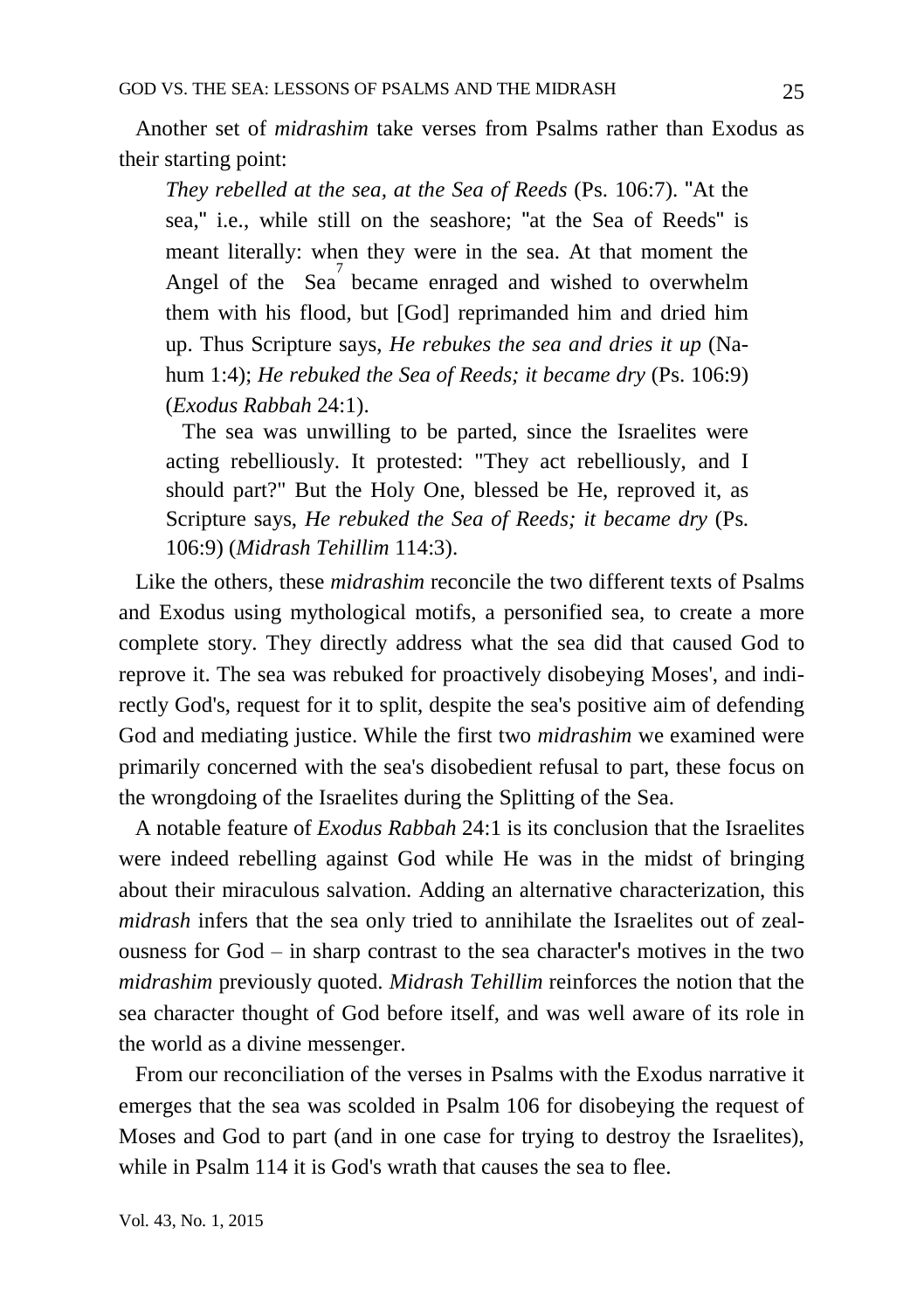The two different sets of *midrashim* offer polarizing characterizations of Rahab, the Angel of the Sea, which do not mesh with each other. *Exodus Rabbah* 24:1 speaks of its sea character defending God – the essential role of any angel of the Lord – which is in marked contrast to the egocentricity and disobedience expressed by the sea character in *Exodus Rabbah* 21:6.

 It should be noted that *Shemot Rabbah* 21:6. is the only *midrash* cited above which does not incorporate a verse from Psalms 106 or 114. It appears to be teaching a different lesson from that of the other quoted *midrashim*. According to this *midrash*, when the children of Israel were leaving Egypt, they needed to be taught the basics of their own faith. Unlike the idolatrous cults in Egypt, where the River Nile was worshipped, God does not condone the subservience of mankind to aspects of nature. When the sea haughtily declares that he is greater than Moses because he was created before man, God promptly intervenes to remind the sea and His people that He, the Creator of all things, uses nature at his disposal. What better way to manipulate nature at His disposal than by parting a vast body of water? What better way to demonstrate the epitome of a nation's faith than by doing so at the first few stages of its life? This is the powerful message of *Exodus Rabbah* 21:6.

 The other *midrashim* also have rich messages embedded in their stories, the conflict between a heavenly advisor of God and God Himself, arguing about His rebellious Israelite nation. This theme is found in another well-known *aggadah*:

Rabbi Joshua b. Levi said, "When Moses ascended on high [to receive the Torah], the ministering angels spoke before the Holy One, blessed be He: 'Sovereign of the Universe! What business has one born of woman among us?' 'He has come to receive the Torah,' God answered. They said to Him, 'That secret treasure, which You have concealed for nine hundred and seventy-four generations before the world was created. You desire to give it to flesh and blood! *What is man, that You are mindful of him, mortal man, that You take note of him?* (Ps. 8:5). *O Lord our God, How majestic is Your Name throughout the earth, You who have set Your glory* [the Torah] *over the heavens*!' (Ps. 8:2).

 The Holy One said to Moses, 'Return them an answer.' 'Sovereign of the Universe,' Moses replied, 'I fear, lest they consume me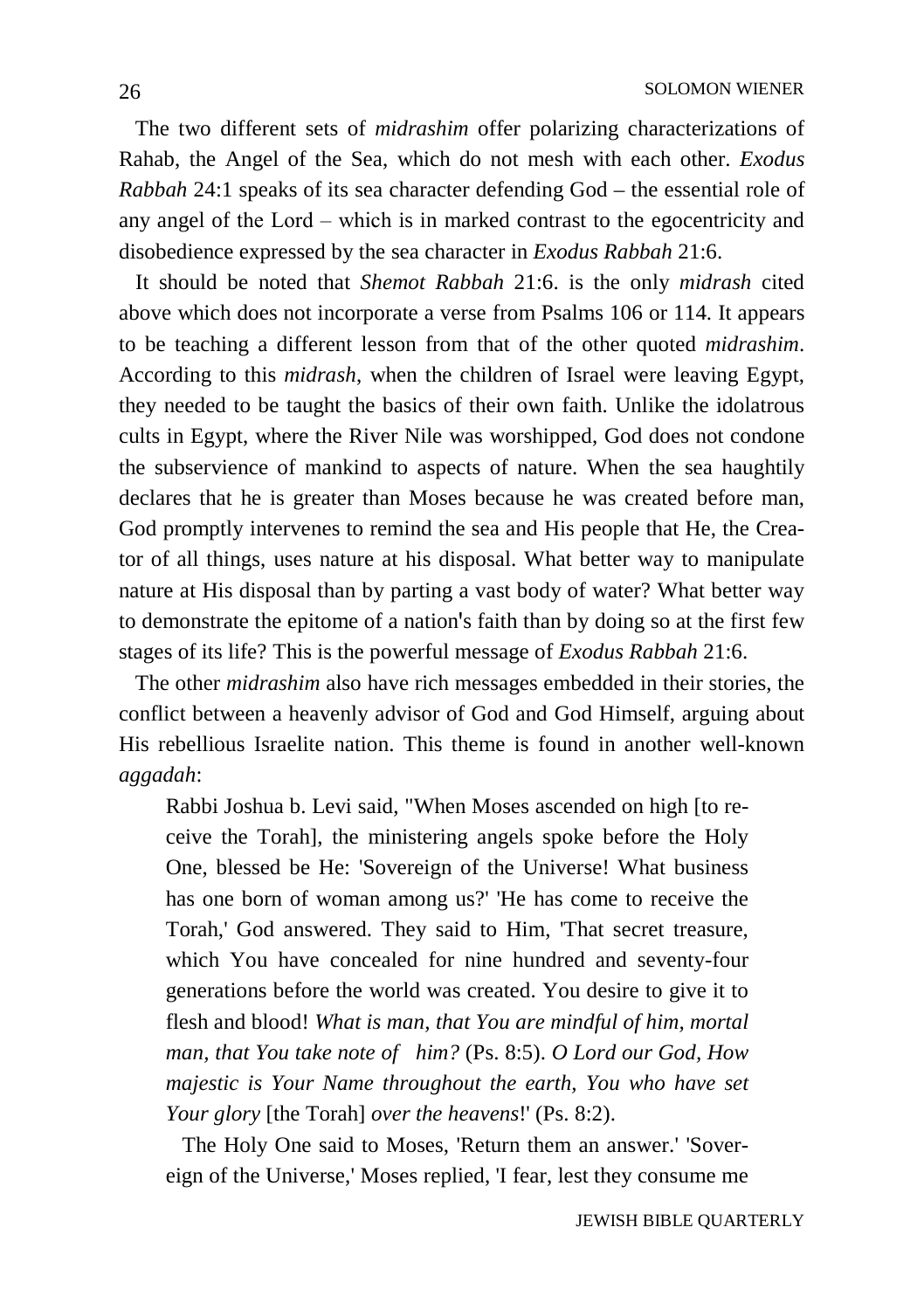with the [fiery] breath of their mouths.' 'Hold on to the Throne of Glory,' said God to Moses, 'and return them an answer.'

 Moses [then] spoke before God: 'Sovereign of the Universe! The Torah which You give me, what is written in it? – *I am the Lord Your God, who brought you out of the land of Egypt*.' Said Moses to the angels, 'Did you go down to Egypt? Were you enslaved to Pharaoh? Why then should the Torah be yours? Again, what is written in it? ‒ *You shall have no other gods*. Do you dwell among peoples that engage in idol worship? Again, what is written in it? ‒ *Remember the Sabbath day and keep it holy*. Do you then perform work that you need to rest? Again, what is written in it? ‒ *You shall not take [the name of the Lord in vain]*. Are there any business dealings among you? Again, what is written in it? ‒ *Honor your father and your mother*. Have you fathers and mothers? Again, what is written in it? – You shall not murder. *You shall not commit adultery. You shall not steal*. Is there jealousy between you; is the Adversary Satan at work among you?'

 The angels promptly yielded to the Holy One, for it is said [Ps. 8:10, after meditating on the significance of humanity]: *O Lord our God, how majestic is Your Name throughout the earth,* [but] *You who have set Your glory over the heavens* is not repeated. Immediately, each angel saw Moses as beloved (TB *Shabbat* 88b).

 In this *aggadah*, as in the second set of *midrashim* cited above, the closest advisors to God are skeptical about the loyalty of the Israelites to their Master. These advisors are so doubtful about the children of Israel that they wish to prevent their receiving the Torah,<sup>8</sup> even to the extent of seeking their annihilation.<sup>9</sup> Were it not for God, sometimes the nation's only advocate on high, Israel would be of no significance. Even when the heavenly advisors – who must be wiser than any mere mortals – question God's loyalty to His people, since that loyalty is not always returned, God pays no heed to their advice. The lesson to be drawn from these *midrashim* is that God loves His people unconditionally and does not allow any being whatsoever to interfere with His plan for the Israelite nation.